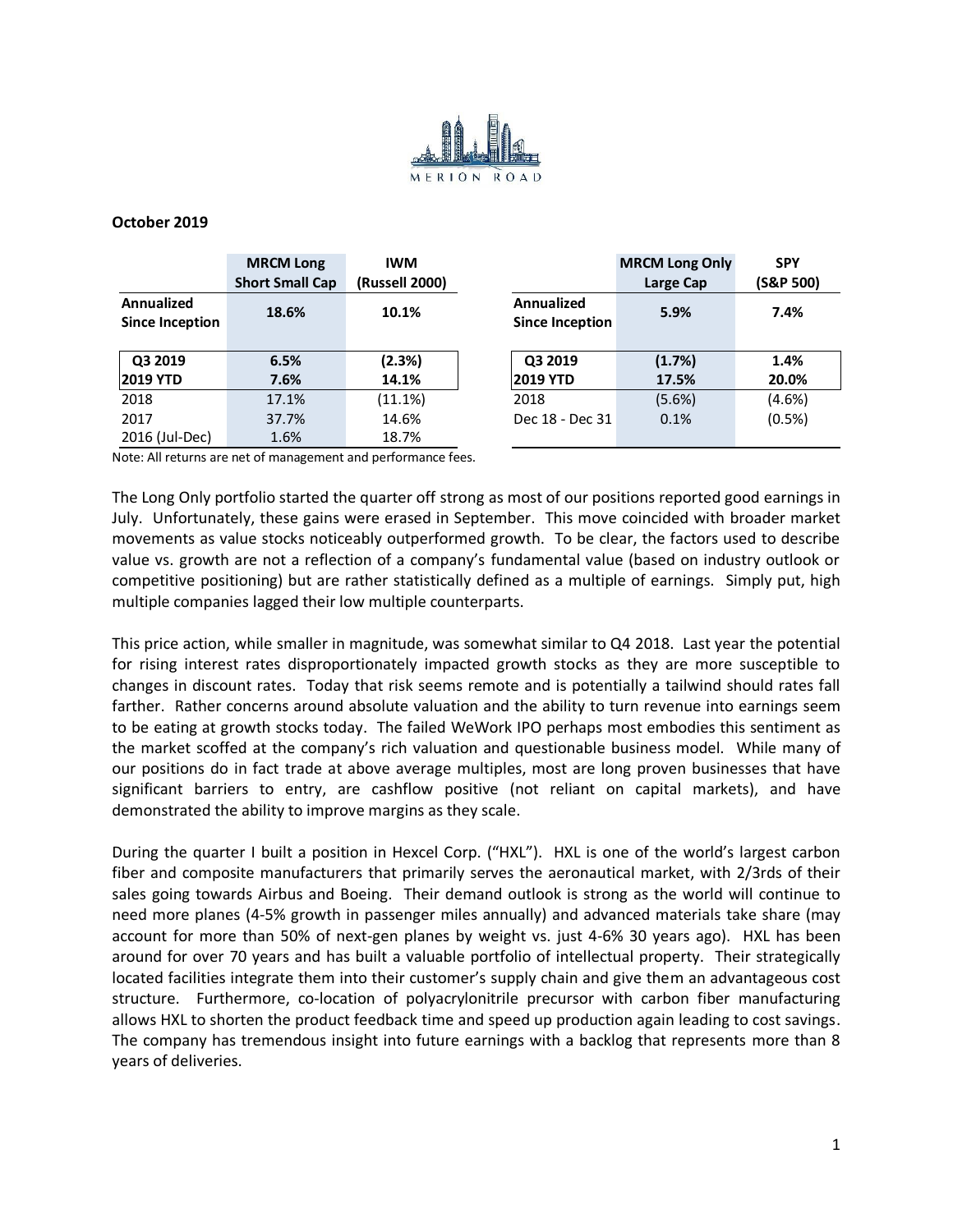HXL has recently gone through several years of significant capital investments in building new plants, expanding others, and acquiring technology. These investments depressed prior years' cashflow but will not be a burden going forward. Their earnings benefit has yet to run through the income statement as many projects were completed within the last 12 months, and even after completion, it takes time to receive product qualification. I expect our investment to generate a mid-teens return over the next several years, which seems particularly attractive given the potential for a low growth/interest rate environment and my confidence around their earnings profile.

Before moving on to the Long Short portfolio, I would like to touch on IAA, which I wrote about in my letter last quarter. After appreciating by 20% into and following their first reported earnings as a standalone company (which were generally positive), the stock retraced these gains and has been a drag on overall performance. I believe it would be useful to discuss this stock as an example of our approach when things do not go according to plan. Concerns recently arose regarding IAA's relationship with GEICO, a ~20% customer and previously exclusive relationship. Research provided by a company that scans website data showed that they have lost the GEICO business in Texas to their primary competitor; my understanding is that this shift was in retaliation for botched operations during Hurricane Harvey. Similar research has shown that GEICO may be shifting to their competitor in other states as well. While this is obviously a negative development, it is important to note that it is only one known data point – there are many others out there that we do not know. For instance, how much inventory will GEICO pull in states outside of Texas? Is this a temporary shift to teach a lesson or permanent customer loss? Will IAA be able to replace this volume with inventory from other customers?

It is important to remove emotions and focus on the information that we have and my best estimate of the future. I find it hard to believe that the failure to properly serve their customer during a hurricane (i.e. spike in volume) will dramatically impact other states where volumes are not as volatile. And if IAA does in fact lose more volume than I anticipate, I believe that they should be able to somewhat offset it with new customers given capacity limitations. The stock decline has been precipitous, and by my estimate, the market is assuming that IAA loses more than half of their GEICO business and is unable to replace it. This seems incredibly too bearish. I believe that the market's desire to avoid uncertainty and short-termism have overshadowed what remains to be a very attractive long-term story.

The Long Short portfolio was up 6.5% during the quarter while the small cap index fell by 2.3%. As I have said in the past, this portfolio has relatively low exposure to the market (as indicated by its 22% beta-adjusted net exposure over the last three months) which means that results will often move independently from the benchmark. Gains came from both our long positions and short positions, though several of our short positions were particular standouts. One company failed to receive a takeout offer, the possibility of which was artificially propping up the stock, while deteriorating fundamentals in another company came home to roost as the market appreciated the high likelihood of bankruptcy. The biggest gainer from our short-book, however, came from Akerna Corp ("KERN"), a software/services company serving the cannabis industry that came to market via a SPAC (SPACs anecdotally have been pretty bad investments for public shareholders). My thesis was that KERN was purporting to be something that it is not and that there was serious risk to the underlying business. This was proven out in their first quarter as a public company and I have since closed out our position.

During the quarter I built a stake in Transcat Inc. ("TRNS"), a company that distributes and services calibration equipment primarily for regulated industries such as life-sciences and aerospace/defense. While distribution is a highly competitive field (you can buy this equipment on Amazon), servicing is not. End users of the equipment are required to have it calibrated periodically which leads to recurring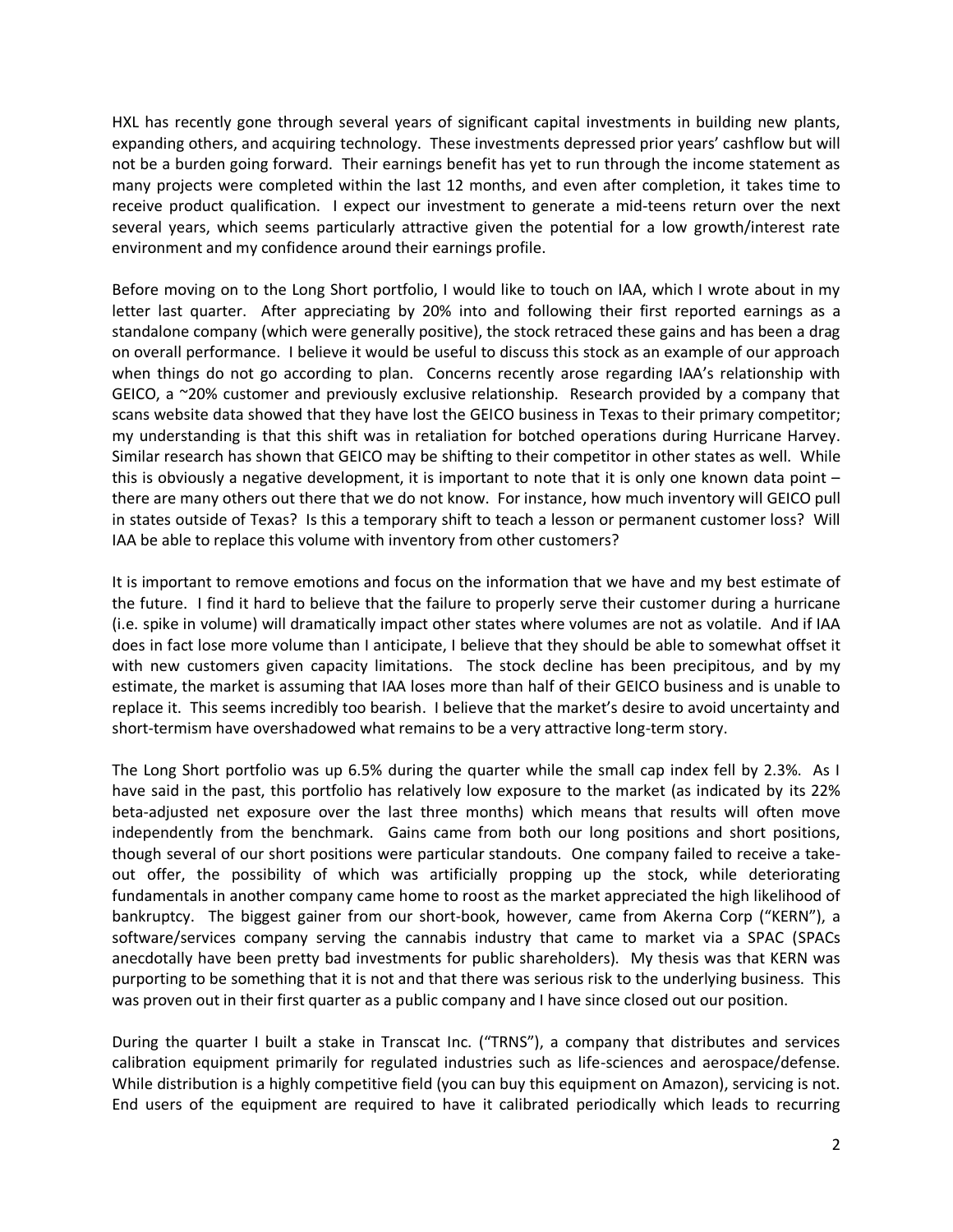demand. Some have in-house calibration labs, some rely on the OEM, while others use 3<sup>rd</sup> party service providers such as TRNS. 3<sup>rd</sup> party providers are valuable because they can service equipment from multiple manufacturers whereas an OEM would only work with their own product. In-house labs are becoming less prominent as end-users may not want to distract from their core business or are facing labor shortages.

Customer density is critical as it lowers transportation costs and maximizes the utilization of technicians. TRNS is the largest North American player in the  $3<sup>rd</sup>$  party space and the industry is highly fragmented, which provides ample room for consolidation. TRNS has historically acquired small competitors at an attractive multiple and these transactions will likely play a key role going forward. While the price has appreciated somewhat, I still like TRNS given its strong existing cash flow, margin enhancement opportunities from a recently acquired automation company, and the potential for future accretive acquisitions. In my experience there are few <\$200mm companies that have this level of business quality, market positioning, and capacity for future growth.

Sincerely,

Aaron Sallen